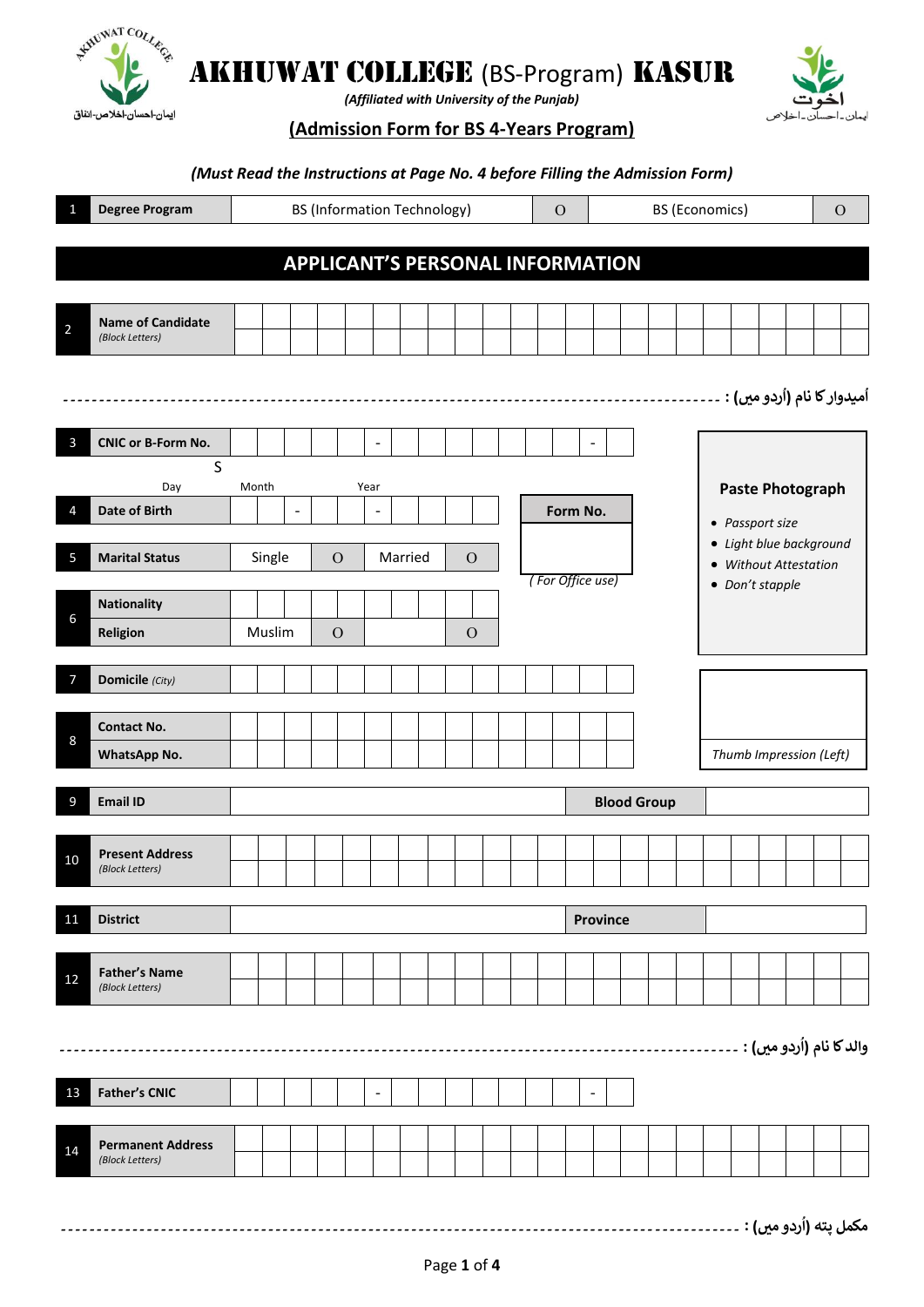



*(Affiliated with University of the Punjab)*

## **(Admission Form for BS 4-Years Program)**

| 15                                  | <b>Academic Record</b>                                                                                                       |                           |          |          |                                                |                              |       |  |                         |
|-------------------------------------|------------------------------------------------------------------------------------------------------------------------------|---------------------------|----------|----------|------------------------------------------------|------------------------------|-------|--|-------------------------|
|                                     | Examination                                                                                                                  | Year of<br><b>Passing</b> | Roll No. | Reg. No. | <b>Marks</b><br><b>Obtained</b>                | <b>Total</b><br><b>Marks</b> | Grade |  | <b>Board/University</b> |
|                                     | <b>Matriculation</b>                                                                                                         |                           |          |          |                                                |                              |       |  |                         |
|                                     | Intermediate / DAE                                                                                                           |                           |          |          |                                                |                              |       |  |                         |
| <b>Result Awaiting Candidate</b>    |                                                                                                                              |                           |          |          |                                                |                              |       |  |                         |
| Marks in Intermediate (Part-1) Exam |                                                                                                                              |                           |          |          | <b>Expected Marks in Intermediate (Part-2)</b> |                              |       |  |                         |
|                                     | ! Admission will be cancelled if failed to provide the 2 <sup>nd</sup> year result within due time intimated by the college. |                           |          |          |                                                |                              |       |  |                         |

| 16 | Choose (V) your related Quota |              |                          |       |             |                                                   |       |                                                                                                               |  |  |  |
|----|-------------------------------|--------------|--------------------------|-------|-------------|---------------------------------------------------|-------|---------------------------------------------------------------------------------------------------------------|--|--|--|
|    | North Punjab                  | South Punjab | ᢐ<br>Pakhtunkh<br>Khyber | Sindh | Baluchistan | Merged<br>of KPK<br>AJK/ G.B/<br><b>Districts</b> | Kasur | ъ<br>S<br>ë<br>S<br><b>Porce</b><br>ζ<br>음<br>of Mart<br><b>Defense</b><br>Ξ<br>ū<br>ᢛ<br>۵Ë<br>Child<br>ίiν) |  |  |  |
|    | 15%                           | 15%          | 15%                      | 15%   | 15%         | 15%                                               | 5%    | 5%                                                                                                            |  |  |  |
|    |                               |              |                          |       |             |                                                   |       |                                                                                                               |  |  |  |

### 17❖ **Undertaking**

This is to certify that, all the information provided by me on this admission form is correct and I will abide all the rules & regulations of Akhuwat College Kasur. Failing to which, management reserves the right to cancel my admission at any stage.

Student's Signature Theory of Tather and Tather and Tather and Tather and Tather and Tather and Tather and Tather and Tather and Tather and Tather and Tather and Tather and Tather and Tather and Tather and Tather and Tathe

|                                  | <b>For Official Use Only</b>       |                    |           |                         |  |                        |  |           |                                    |                |
|----------------------------------|------------------------------------|--------------------|-----------|-------------------------|--|------------------------|--|-----------|------------------------------------|----------------|
| <b>Written Test Score:</b>       |                                    |                    |           | <b>Interview Score:</b> |  |                        |  |           |                                    |                |
| <b>S.N.</b>                      | <b>Adm Committee Member (Name)</b> | <b>Designation</b> |           |                         |  | <b>Recommendations</b> |  |           |                                    | <b>Remarks</b> |
| $\mathbf{1}$                     |                                    |                    |           |                         |  | <b>Yes</b>             |  | <b>No</b> | Н                                  |                |
| 2                                |                                    |                    |           |                         |  | <b>Yes</b>             |  | <b>No</b> | Н                                  |                |
| 3                                |                                    |                    |           |                         |  | <b>Yes</b>             |  | No        | П                                  |                |
| Remarks                          |                                    |                    |           |                         |  |                        |  |           |                                    |                |
| Recommended for admission<br>Yes |                                    | $\Box$             | <b>No</b> | $\Box$                  |  |                        |  |           | Head of Admission Committee (Sign) |                |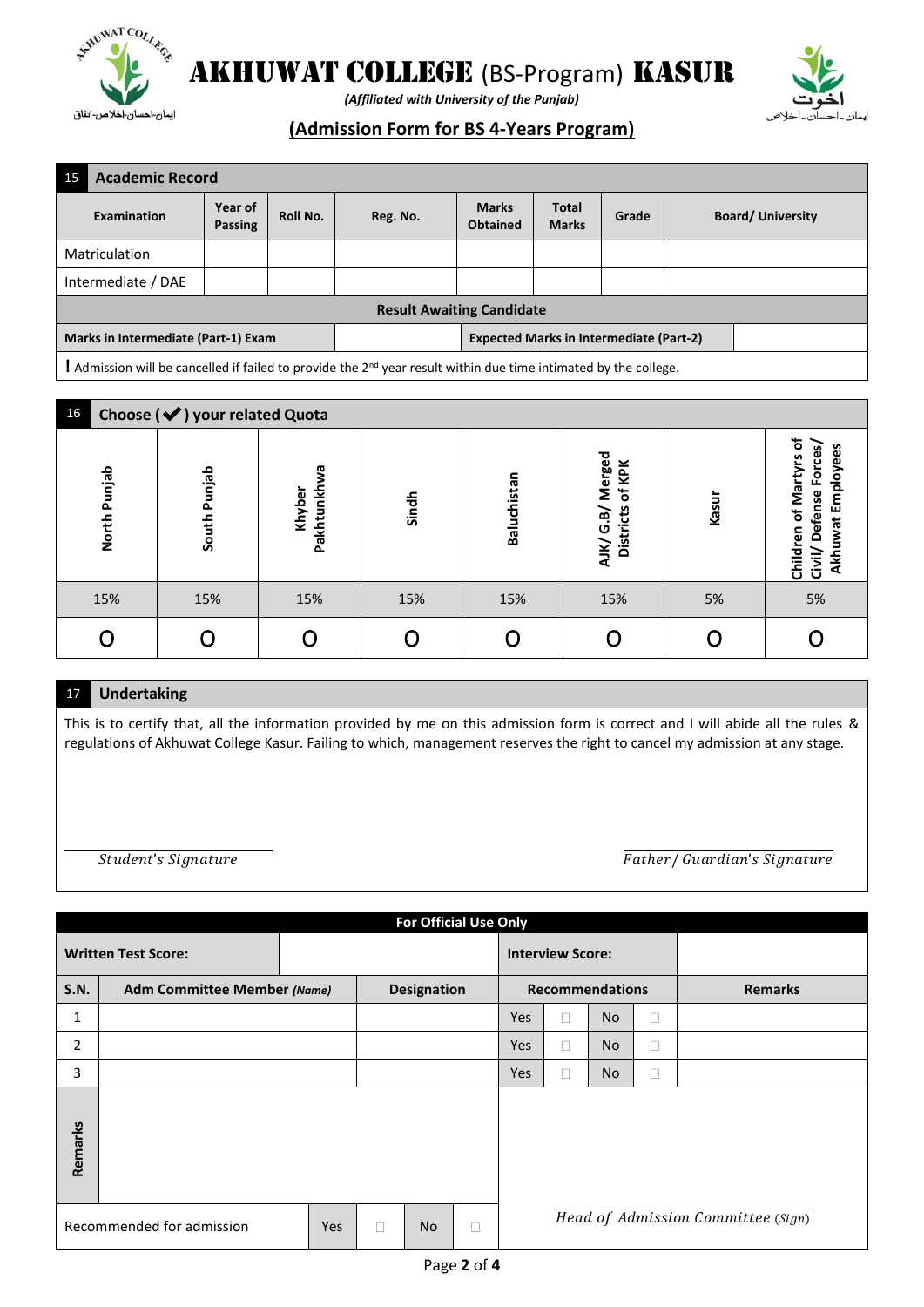

*(Affiliated with University of the Punjab)*

### **(Admission Form for BS 4-Years Program)**

# **( مدنیک ٓ خاندان اور ا تفصیالت )**

| والدكا نام ۔۔۔۔۔۔۔۔۔۔۔ | نام طالبعلم : ۔.                      |
|------------------------|---------------------------------------|
|                        | ( بہن اور بھائیوں کی تفصیل )          |
| بہنوں کی تعداد: ۔      | بھائیوں کی تعداد: ۔                   |
|                        | بہن، بھائی کیا کرتے ہیں (تفصیل لکھیں) |
|                        |                                       |
|                        |                                       |
|                        |                                       |

|  | والد / والده / سربرست کی ماہانه آمدن کی تفصیلات فراہیم کریں |  |
|--|-------------------------------------------------------------|--|
|  |                                                             |  |
|  |                                                             |  |

**۔۔۔۔۔۔۔۔۔۔۔۔۔۔۔۔۔۔۔۔۔۔۔۔۔۔۔۔۔۔۔۔۔۔۔۔۔۔۔۔۔۔۔۔۔۔۔۔۔۔۔۔۔۔۔۔۔۔۔۔۔۔۔۔۔۔۔۔۔۔۔۔۔۔۔۔۔۔۔۔۔۔۔۔۔۔۔۔۔۔۔۔۔۔۔۔۔۔۔۔۔۔۔۔۔۔۔۔۔۔۔۔۔۔** 

#### **) بیان حلف )**

| شناختي كارڈ نمبر: .                                                                                                            | والدكا نام: ۔۔۔۔۔۔۔۔۔۔۔۔۔۔۔۔۔۔۔۔۔۔                                                                         | --------------------                                           | منكه: |
|--------------------------------------------------------------------------------------------------------------------------------|------------------------------------------------------------------------------------------------------------|----------------------------------------------------------------|-------|
|                                                                                                                                |                                                                                                            |                                                                | سكنه: |
|                                                                                                                                | بقائمی ہوش و ہواس خمسه بلا اکراه و جبر غیر ے بلا ترتیب دیگر ے بخوشی خود حلفا اقرار کرتا ہوں که:            |                                                                |       |
|                                                                                                                                | 1.     یه که من محلفی کے والدین / سرپرست کی ماہانه آمدن مبلغ ۔۔۔۔۔۔۔۔۔۔۔۔۔۔۔۔۔۔ روپے ہے۔                   |                                                                |       |
|                                                                                                                                | 2.     یه که من محلفی کے والدین کی ماہانه آمدن مبلغ پینتیس ہرزار رو بے (٣۵٠٠٠) سے کسی طور بھی زیادہ نه ہے۔ |                                                                |       |
|                                                                                                                                |                                                                                                            | 3.     يه كه من محلفي زكواة كا مستحق ـهـِ ـ                    |       |
|                                                                                                                                |                                                                                                            | 4.     يه كه من محلفى كا مذكوره بالا كے علاوه كوئى كفيل نا ہے۔ |       |
|                                                                                                                                | 5.     يه كه من محلفي اس درخواست سے قبل كوئي وظيفه / سكالرشپ وصول نہيں كر رہا۔                             |                                                                |       |
|                                                                                                                                | 6.     یه که من محلفی کے والد / والده / سرپرست کا ملازمت / پیشه / کاروبار کا پته درج ذیل ہے۔               |                                                                |       |
|                                                                                                                                |                                                                                                            | يته:                                                           |       |
| 7.     یه که مندجات بالا میر ے علم و یقین کے مطابق مکمل درست ہیں۔ اور اگر دوران تعلیم کسی موقع پر بھی یه غلط ثابت ہوں تو ادارہ |                                                                                                            |                                                                |       |
|                                                                                                                                | سکالرشپ منسوخ کر نے کا اختیار رکھتا ہے اور اس دوران کا خرچه من محلفی ادا کر نے کا پابند ہںو گا۔            |                                                                |       |